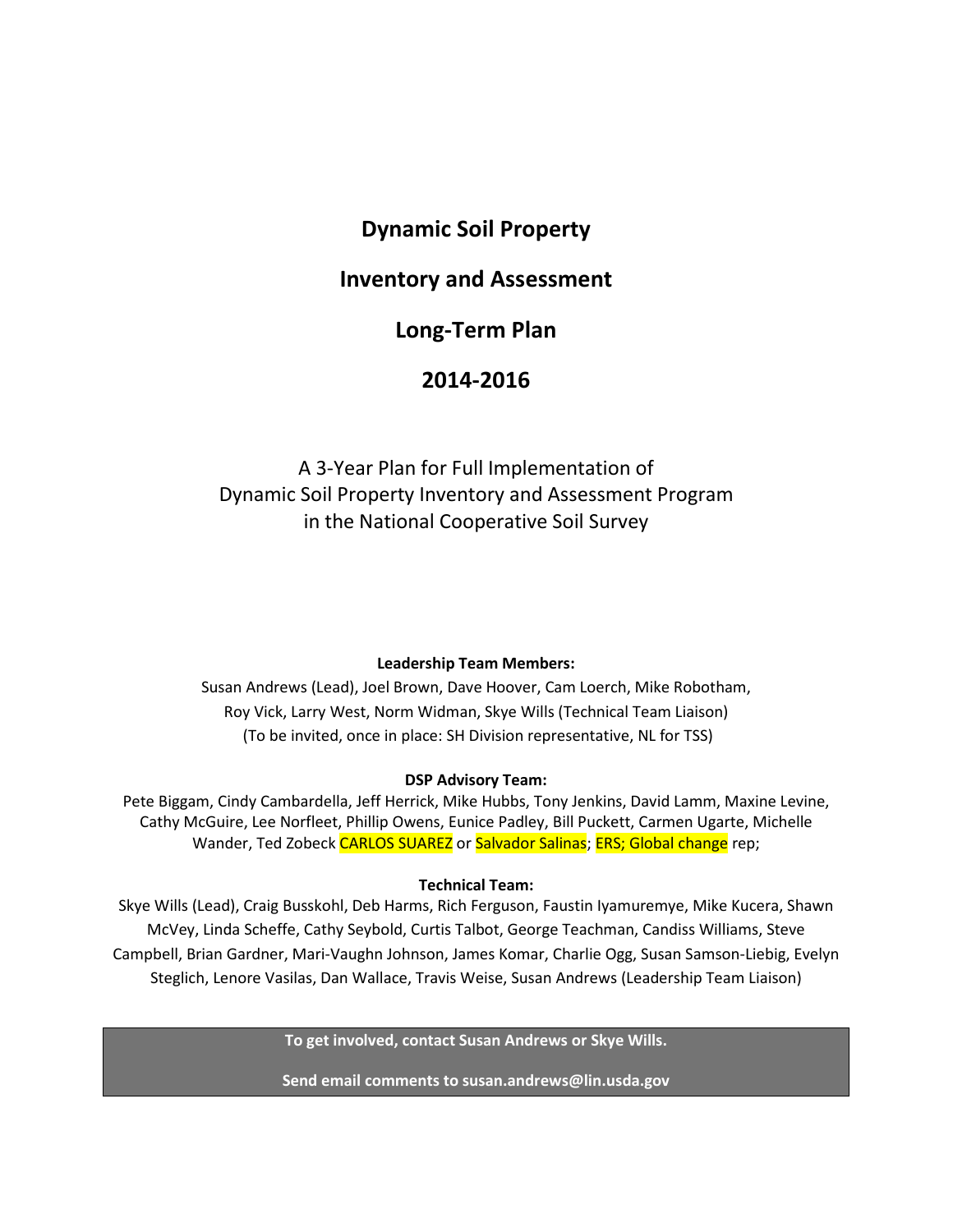## **Contents**

- **Vision**
- **Mission**
- **Background**
- **Objectives**
- **Projected Outcomes**
- **Team Roles**
- **Five-year plan: Milestones and Action Items**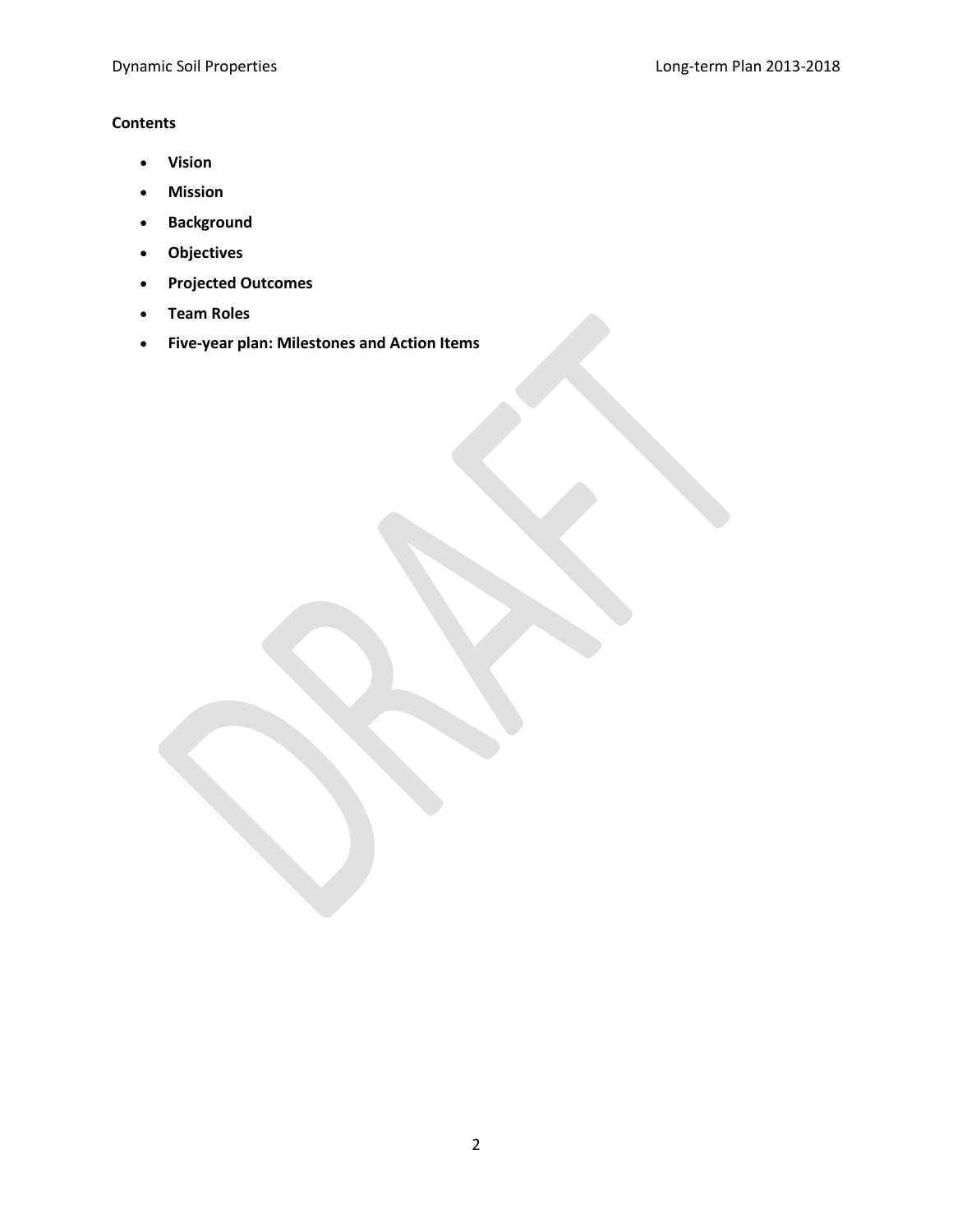#### **Vision**

Deliver scientifically-defensible soil change information to support conservation management for healthy soils and sustainable ecosystems

#### **Mission**

To enhance National Cooperative Soil Survey data and products regarding soil change in response to management and climate to inform conservation planning, in the following fourfold fashion:

- 1) Lead the National Cooperative Soil Survey in the inventory, prediction, and interpretation of soil change at the human time scale, as measured by dynamic soil properties;
- 2) Coordinate research efforts, seek out new data sources and develop methods for interpretation of soil dynamic properties to efficiently and effectively develop the inventory;
- 3) Assist NCSS soil scientists with training, project development, and review; and
- 4) Design and develop products from the data for use by conservation planners, policy makers and landowners.

#### **Background**

#### **Alignment: USDA, NRCS and Soil Science Division Program Long Term Plans, 2005-2015**

In 2005, the inventory of dynamic soil properties was added to the NRCS Soil Survey Program Strategic Plan for 2005-2015. The relevant initiative in the Plan is included under Objective 3 of Mission Function 2 – Keep soil survey relevant to meet emerging and ever-changing needs. The Initiative is "*Develop interdisciplinary technologies that relate soils to the overall ecosystem and predict changes to both the soil and the overall ecosystem under a variety of management scenarios. Assess existing activities, define needs and develop procedures for collecting reference data for dynamic soil properties used in the development of soil change interpretations and soil landscape processes over time for users who assess and monitor soil condition and for other purposes".*

#### **What are dynamic soil properties?**

We define dynamic soil properties as those measurable aspects of soil that change at the human time scale as the result of disturbance. Disturbance can be naturally occurring, such as flood or drought, human-induced, such as tillage or pesticide application, or their combined impacts. Dynamic soil properties are the measures that estimate soil quality or health, which is the capacity of the soil to function.

Soil change, the broader term, is temporal variation in soil properties at a specific location. Temporal variation can span time scales of seconds to centuries or longer. Pedogenesis, as applied traditionally in soil survey, accounts for change over the millennial time scale and is also a type of soil change. Soil change over the human time scale, as measured by dynamic soil properties, occurs over periods of decades to centuries and less.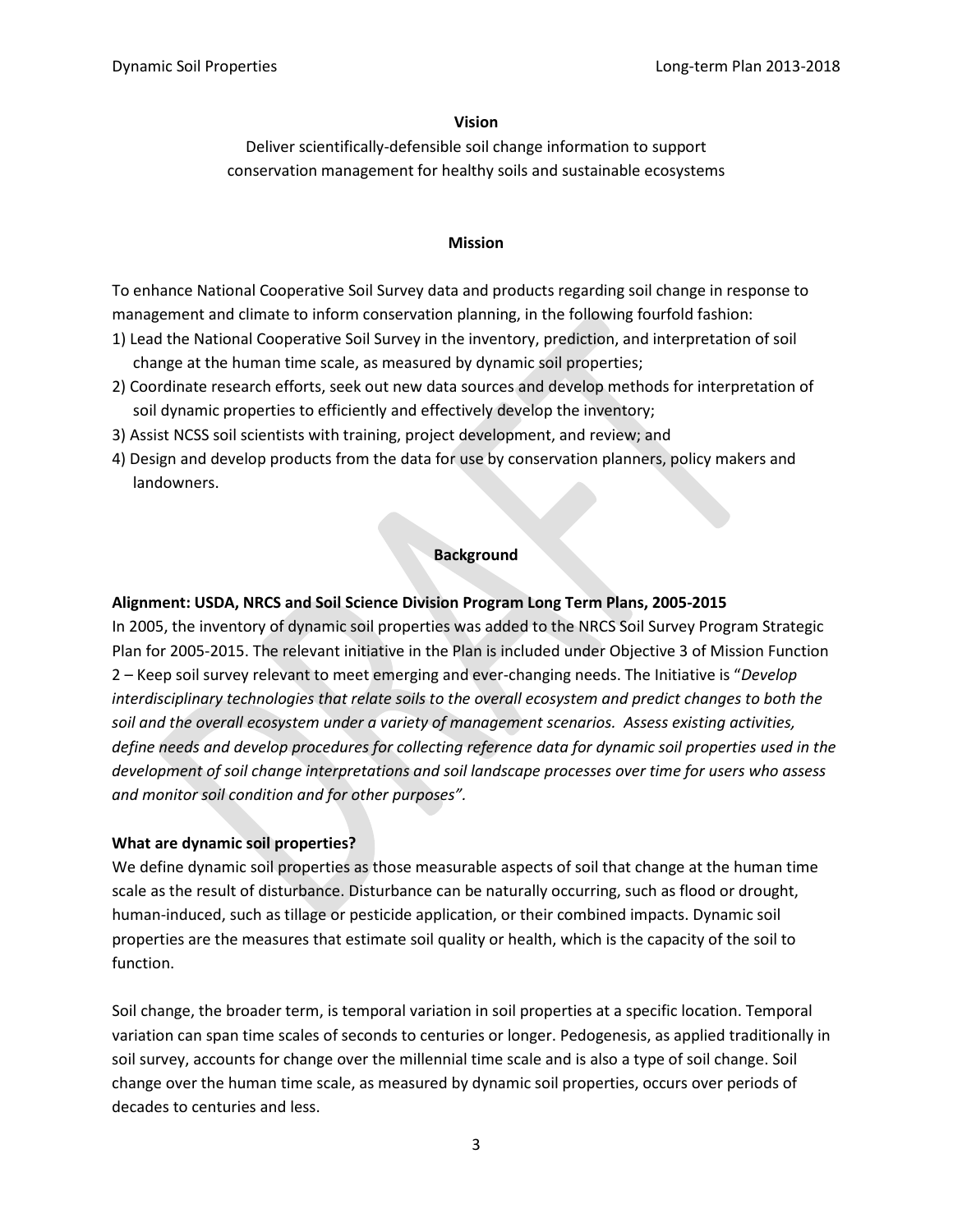Two primary kinds of change are trend and fluctuation. Trend changes, such as a decrease in soil organic matter, are important considerations for long-term soil resource management. Fluctuations, such as seasonal variation in soil water table depths, are important for short-term management decisions. Soil survey can provide information for both kinds of change in quality or health by coupling model predictions with field sampling.

A number of terms related to soil change are used in this document. Definitions are provided as a reference (Table 1).

| Term                     | Definition                                                                                                                                                                                                          |
|--------------------------|---------------------------------------------------------------------------------------------------------------------------------------------------------------------------------------------------------------------|
| Soil change              | Temporal variation in soil properties at a specific location over time.                                                                                                                                             |
| Dynamic soil properties  | Soil properties that change at the human time scale.                                                                                                                                                                |
| Human time scale         | Periods of centuries, decades or less.                                                                                                                                                                              |
| Soil quality/soil health | The capacity of the soil to function and perform ecosystem services                                                                                                                                                 |
| Soil function            | A service, role, or task performed by soil (e.g., providing a stable medium<br>for plant growth and structures, regulating water and nutrient cycles,<br>buffering contaminants)                                    |
| Resistance               | The capacity of a soil to continue to function through a disturbance.                                                                                                                                               |
| Resilience               | The capacity of a soil to recover the functional integrity lost after a<br>disturbance or prolonged stress. Resilience has both temporal and<br>amplitude aspects, i.e. how fast and how much does function recover |
| Pedotransfer function    | Mathematical expressions that predict soil properties and processes<br>derived from other measured properties                                                                                                       |

#### Table 1. Dynamic Soil Property-related Terms and Definitions

#### **Objectives**

The following, broadly defined objectives pertain to the National Cooperative Soil Survey as well as natural resources management, conservation, and planning over the long term. They are based on our current understanding of soil change information needs and may be supplemented as the understanding increases.

**The primary objective is the prediction and collection of dynamic soil property data and information.**

This includes the inventory, modeling and interpretation of information on soil change due to human management, climate change and natural disturbance at the human time scale for the purpose of conservation planning and natural resource management.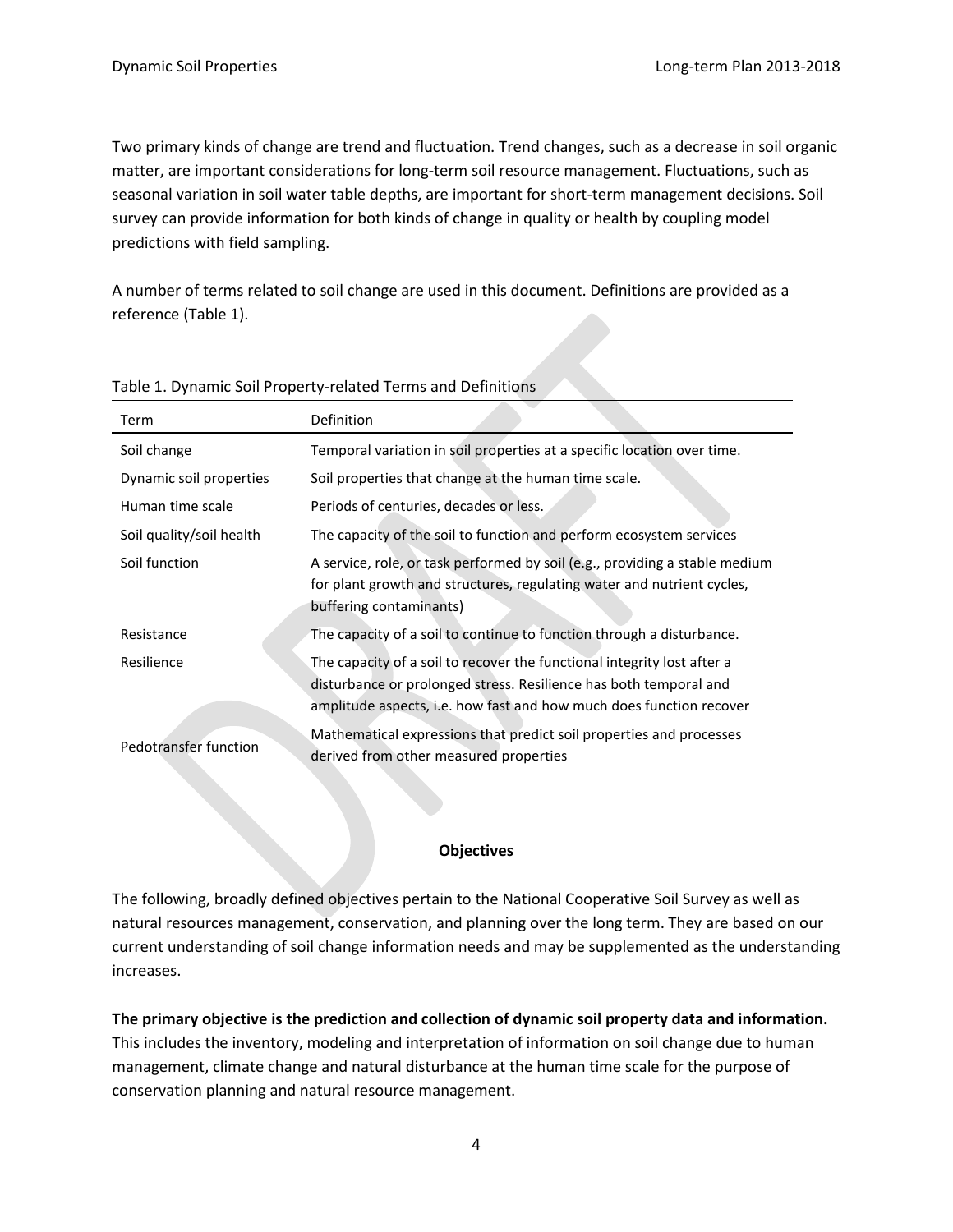Objectives secondary to the primary objective include:

- 1. **Enhance Soil Survey data.** Add value to existing soil survey information to improve its accuracy with measured and modeled dynamic soil property data stratified by soil component, climate, DEMs, land use/land cover, and management system information. Methods will include:
	- a. Rapidly populate a dynamic soil properties database by using modeled data, e.g. APEX;
	- b. Use data mining and meta-analysis techniques to develop model subroutines and pedotransfer functions (PTFs) to estimate DSPs;
	- c. Field sample DSPs to validate PTFs and model subroutines, using a less intensive design than needed for comparison studies;
	- d. Account for spatial variation of DSPs in field sampling design; and
	- e. Model soil groups based on inherent soil properties and taxonomy, and sample benchmark soils within soil groups, to target initiative areas and assist in extrapolation of data for maximum inventory coverage.
	- f. Enhance conservation effects assessment model(s) and PTF accuracy using analyzed sample information.
	- g. Used science-based methods to enhance soil survey, to include but not to be limited to: extrapolation, uncertainty estimates, taxonomic distance calculation, digital mapping, and model subroutine development, calibration and validation.
- **2. Allow many sources of information.** Develop a minimum data set of supporting information, including management, soil, and climate information. Any DSP would be acceptable, if sampled at an appropriate density to account for spatial variation in the property.
- 3. **Delivery of information.** Develop and test interpretations important for conservation planning and soil management. Include interpretations of land use, climate change effects and management impacts on soil function and ecosystem services. Query target end-users as to the most effective types and formats of information.

#### **Projected Outcomes**

Emphasizing the objectives identified above will provide information needed to maintain high quality soils, a productive landscape, and a healthy environment. Dynamic soil property data and interpretations will help meet the following customer needs:

- 1. Soil products to educate the public, planning and policy makers about how soils change in response to human activity and climate change.
- 2. Soil information for USDA programs and planners to identify, target, and recommend site-specific conservation practices and systems.
- 3. Information to assist in quantifying the benefits of conservation practices and systems.
- 4. Information to assist in eligibility ranking for farm bill conservation programs by identifying lands those most feasible for successful and economical restoration.
- 5. Information for use by decision makers to identify and protect lands at risk of irreversible change (e.g. due to erosion, salinization, contamination, sulfurization, climate change).
- 6. Soil survey data and information to support sustainable land management, including maintenance or improvement of soil quality, soil function, or ecosystem services.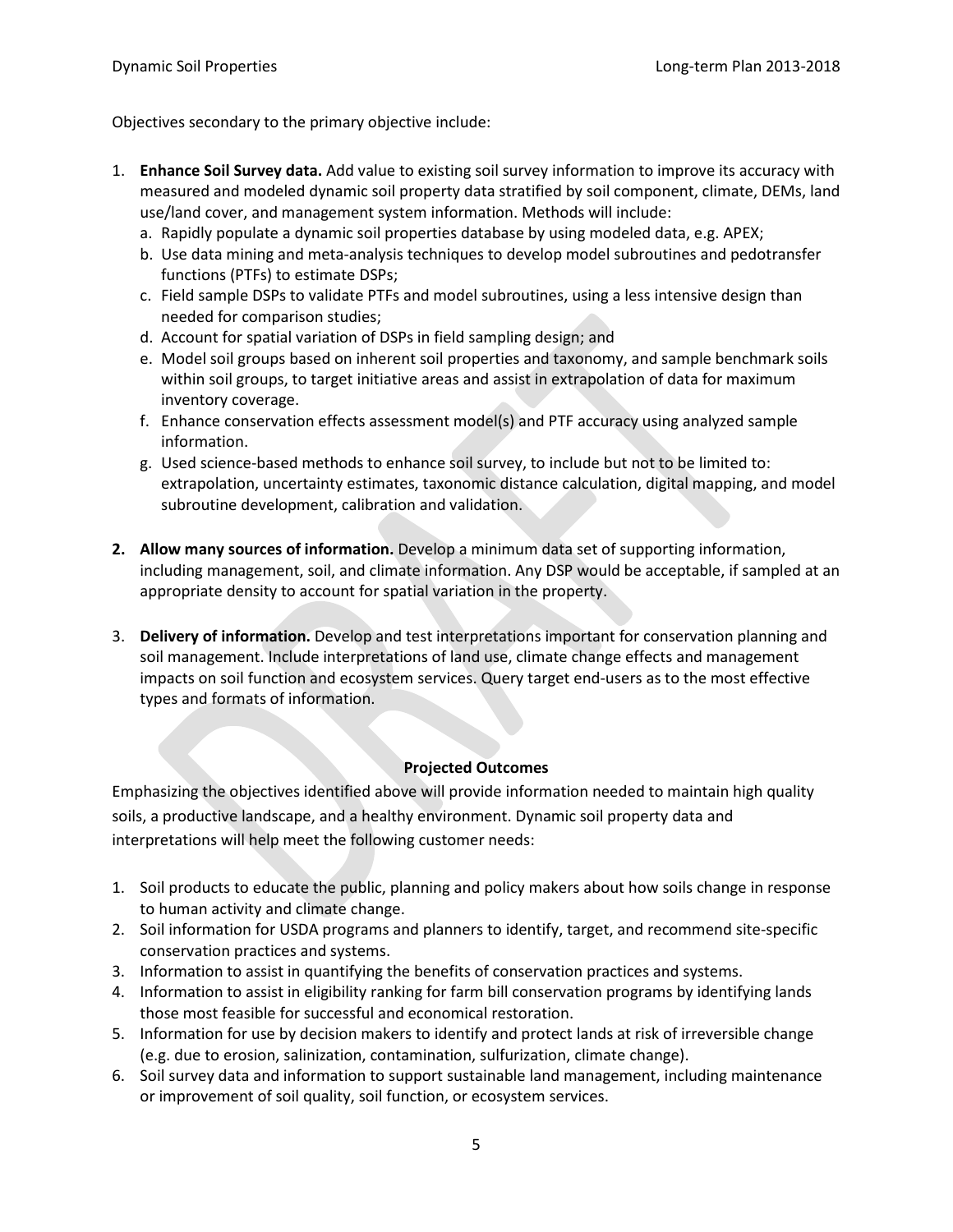#### **Team Roles**

**Technical Team:** The technical team is responsible for performing the tasks assigned by the leadership team to develop the DSP Inventory and Assessment program. As technical experts, they may provide feedback to the leadership team on task assignments, when other options to meet objectives are available. They will operate largely as sub-teams, with tasks assigned in their areas of expertise. Some team members may serve as liaisons and technical resources to field staff.

**Leadership Team:** The leadership team is responsible for developing all policy regarding the DSP Inventory and Assessment program. The team develops the action plans and long-range plans. The team provides action items, reviews products and provides feedback to the technical team. The leadership team provides all products to the advisory team for their review and recommendation. Leadership team members may be asked to participate in technical team meetings and provide members with specialized training or advice in their areas of expertise.

**Advisory Team:** The advisory team is responsible for providing review and recommendations for all aspects of DSP Inventory development. Team members may participate in any leadership team meetings of interest and technical team meetings, when invited. They will be asked to review all products and may do so as their time and expertise dictates. Members may be asked to provide specialized assistance in their area of expertise, when technical issues arise.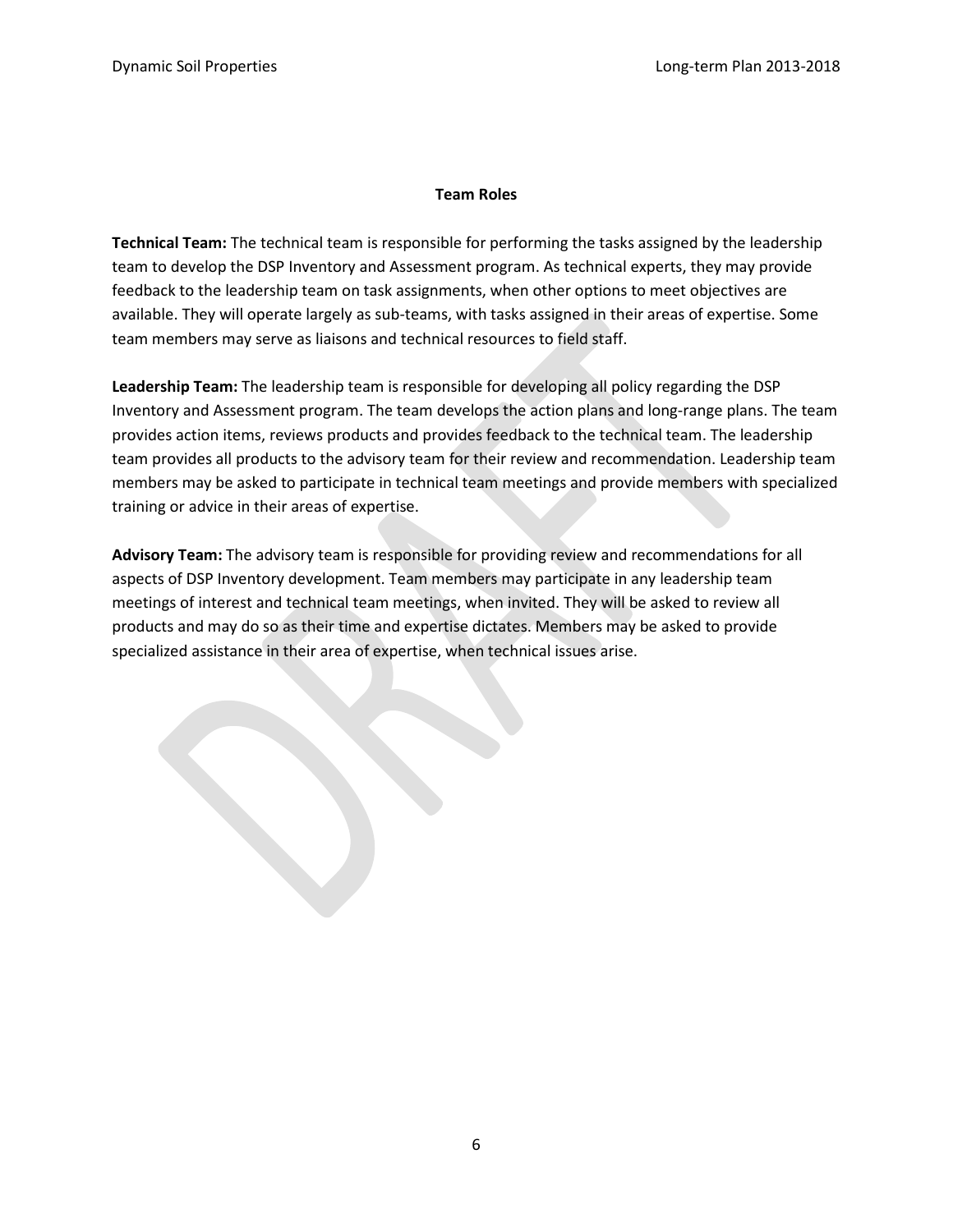#### **Five-year Plan:**

#### **Milestones and Action Items**

#### **1. DSP Information Needs:**

#### **a. Customers**

- **i.** Identify potential users of DSP Information FY14
- **ii.** Form DSP product team, as a sub-group from technical teams (and others) to identify products – FY14
- **iii.** Gather feedback on previous DSP pilot data and information FY14

## **b. Products**

- **i.** Document the DSP soil survey products needed to address conservation planning challenges, including the impact of management systems of soil functions – FY14
- **ii.** Identify DSP needs for farm bill conservation programs FY14

## **2. Potential DSP products**

## **a. Point data**

- i. Examine and/or develop predictive models to estimate DSP under various soil, management and climate scenarios in collaboration with RAD and RID – FY14-16
- ii. Make point data publicly accessible for use by researchers, modelers, land managers and others  $-$  FY 16-18

## **b. Project data**

- i. Use feedback from potential user groups to develop potential products from ongoing and previous pilot studies - FY13-14
- ii. Consider different products from various sources of information (field data, models, etc.) – FY14-15

## **c. Aggregated information**

- i. Develop vision for delivering DSP information with standard soil survey products
- ii. Develop and test extrapolation techniques (algorithms, pedotransfer functions and model subroutines) to populate soil databases with DSP information – FY 14-16

## **3. Data Needed to Feed DSP products**

## **a. Use all relevant data**

- i. Develop 'metadata' requirements: additional information (management history etc.) necessary for data to be relevant for DSP work – FY 14
- ii. Identify methods to focus data collection for DSP product development including: benchmark or representative soils, long-term study areas and landscape initiative areas – FY14
- **b. Existing data**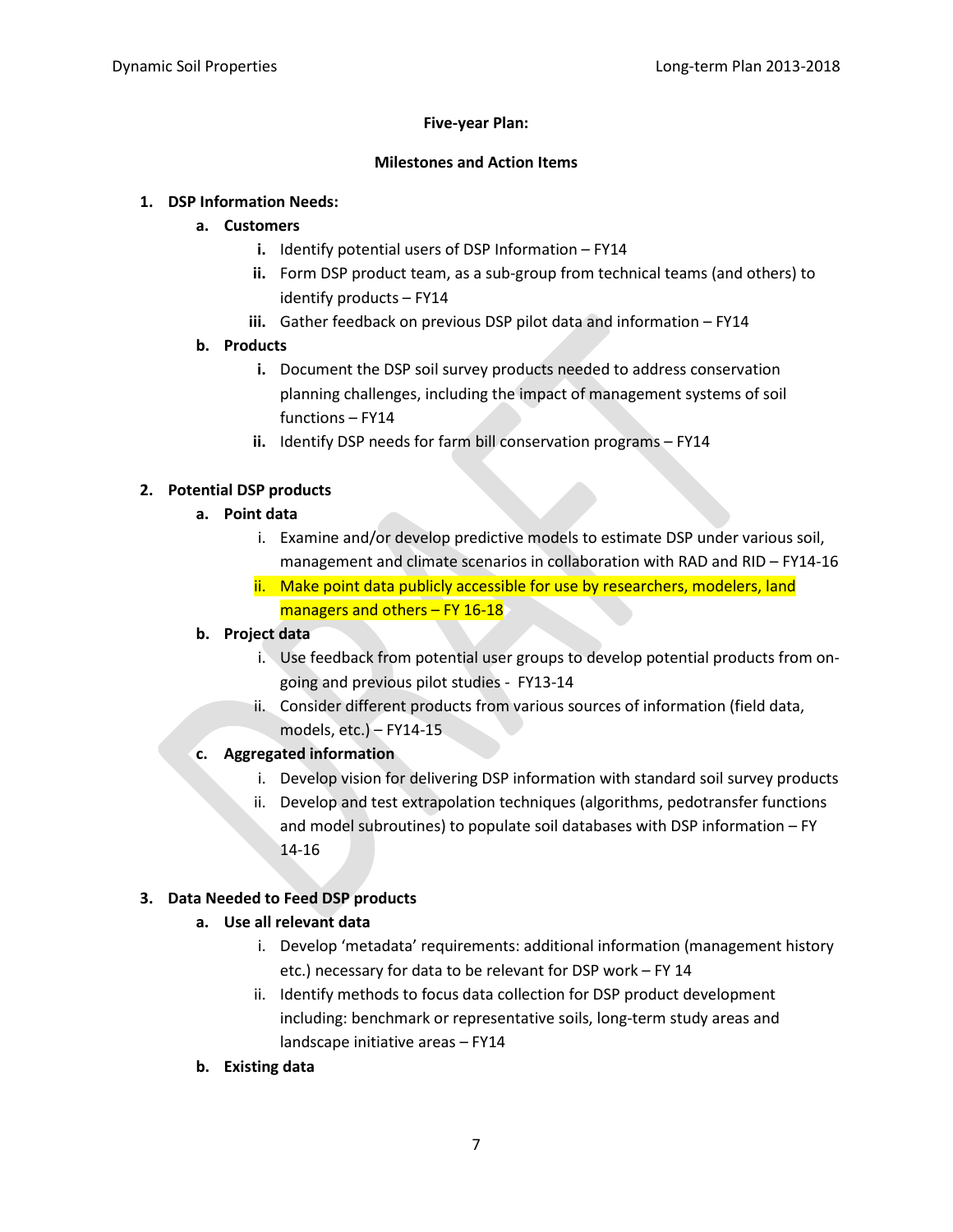- i. Determine what existing corporate data is available and appropriate for use, e.g. Rapid Carbon Assessment, LTERs, LTARs – FY14
- ii. Explore uses of data mining techniques FY14 -15
- iii. Consider needs for meta-analysis FY14-15
- iv. Collaborate with industry, universities and other cooperators to utilize other datasets for DSP work – FY14-16

#### **c. New data**

- i. Develop protocols for data collection FY14-15
	- 1. Maintain and update Soil Change Guide, as needed
	- 2. Develop less intensive protocols for data collection through:
		- a. Targeted sampling for model validation, hypotheses testing or extrapolation improvement
		- b. Value-added sampling gather additional DSP information from ongoing soil survey work.
- ii. Explore possibilities for complementary data collection with: ecological site (ESD) work, National Resource Inventory (NRI), NCSS, etc. – FY 14-15

#### **4. Business needs**

#### **a. Data collection**

- i. Adapt project plan format FY14-15
- ii. Enhance field data entry tools (spreadsheet format) FY14-15

## **b. Data analysis and storage**

- i. Develop business requirements, data model, data dictionary and to store management history – FY15
- ii. Develop automated routines to generate extrapolations, interpretations and customized reports- FY16

#### **c. Data and information delivery**

- i. Develop WSS and/or CDSI interface FY16
- ii. Other potential projects identified by users FY16

#### **5. Standards**

#### **a. Guidance**

- i. Develop terminology for different kinds of DSP activities FY14
	- 1. Comparison studies (using Soil Change Guide)
	- 2. Targeted sampling (for model validation or extrapolation purposes)
	- 3. Value-added sampling (collecting DSP data in addition to other soil survey activities)
- ii. Update or Develop DSP sections for the NSSH and SSM FY15-16
	- 1. Guidance for standard DSP project including minimum criteria for data collection/sampling
	- 2. Criteria for minimum types and amounts of data needed for nonstandard DSP data collection (value-added)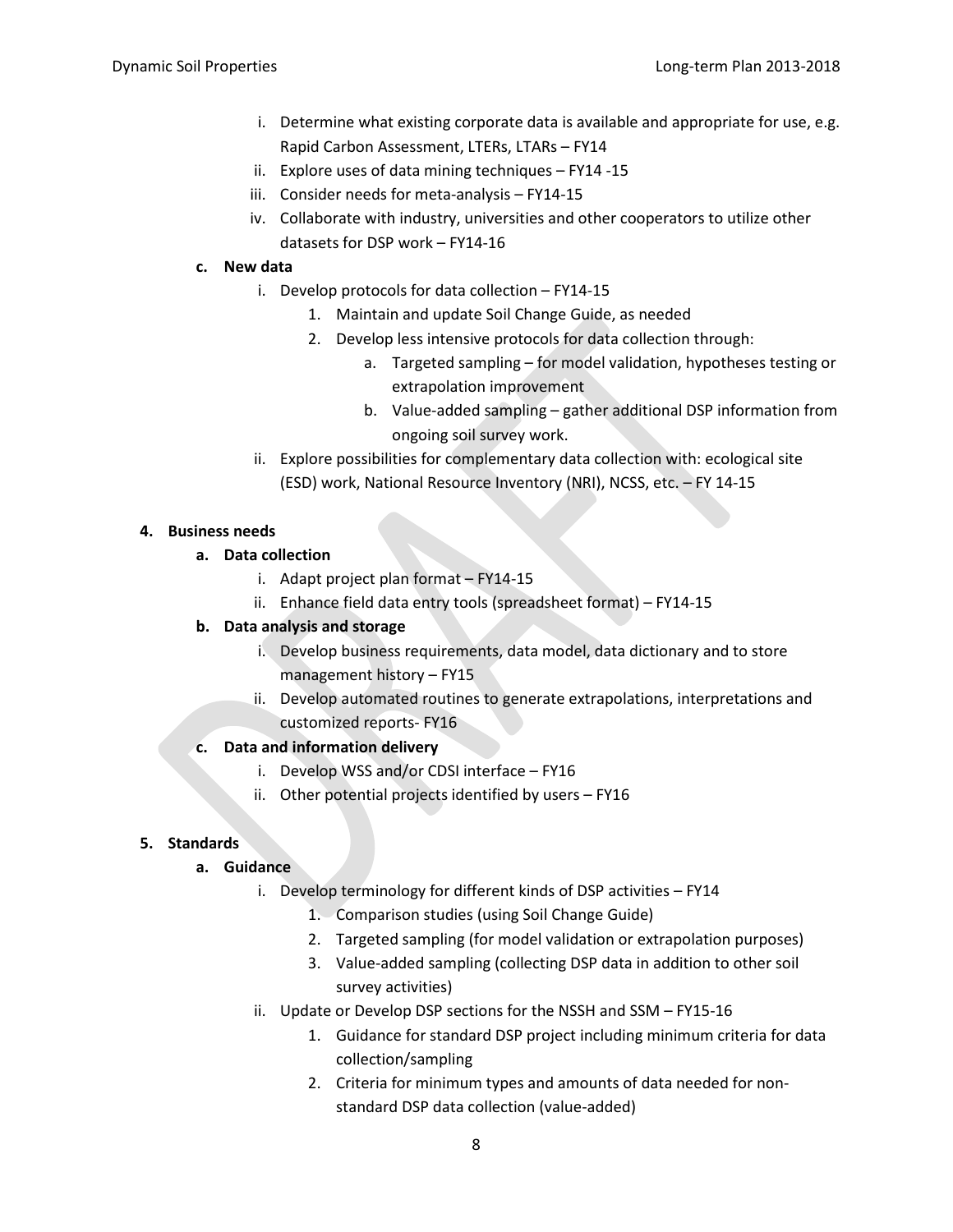- 3. Criteria for evaluating outside (not NRCS) DSP data quality, completeness – for inclusion in soil databases
- 4. Sampling protocols and management data collection by land uses and regions.
- 5. Laboratory processing and analysis for DSP samples (including sampling handling for biological analysis)
- 6. Update Soil Change Guide as protocols change

#### **b. Training**

- i. Identify training needs in collaboration with other disciplines FY14
- ii. Develop OJT's and other training for DSP sample collection FY15
- iii. Develop advanced DSP data analysis, queries and interpretations training workshop – FY14-15
- iv. Finalize specialty workshop on 'Using Comparison studies for Soil Change' FY15-16
- v. Add DSP modules to existing courses as practical ongoing

#### **6. Progress Reporting**

- a. **Identify appropriate progress reporting methods** to reflect dynamic soil property data collection and products.
	- i. Develop national milestones for tracking progress FY15-16
	- ii. Set acreage or other goals as appropriate  $-$  FY17
	- iii. Explore use of S&T goals in PRS FY17

#### **7. Communications**

#### **a. Initial outreach to internal and external customers**

- i. Update SharePoint for Tech Team communications FY13-14
- ii. Develop webpage with information of all aspects of DSPs FY15
- iii. Develop series of white papers using feedback from users and knowledge of importance of effects of disturbance on soil function – FY14-15
	- 1. Write a two-page white paper of the importance of DSP soil survey products for policy – FY14-15
		- a. Provide examples of potential DSP products at local and regional scales
		- b. Focus on utility and importance of next generation soil survey information for responsible soil management for nation's food security and conservation programs
		- c. Send to Legislative Affairs through SSD
	- 2. Provide a general background and guidance on DSP within Soil Science Division with two-page document about the general direction of the DSP effort – FY15
		- a. Include new project-type terminology